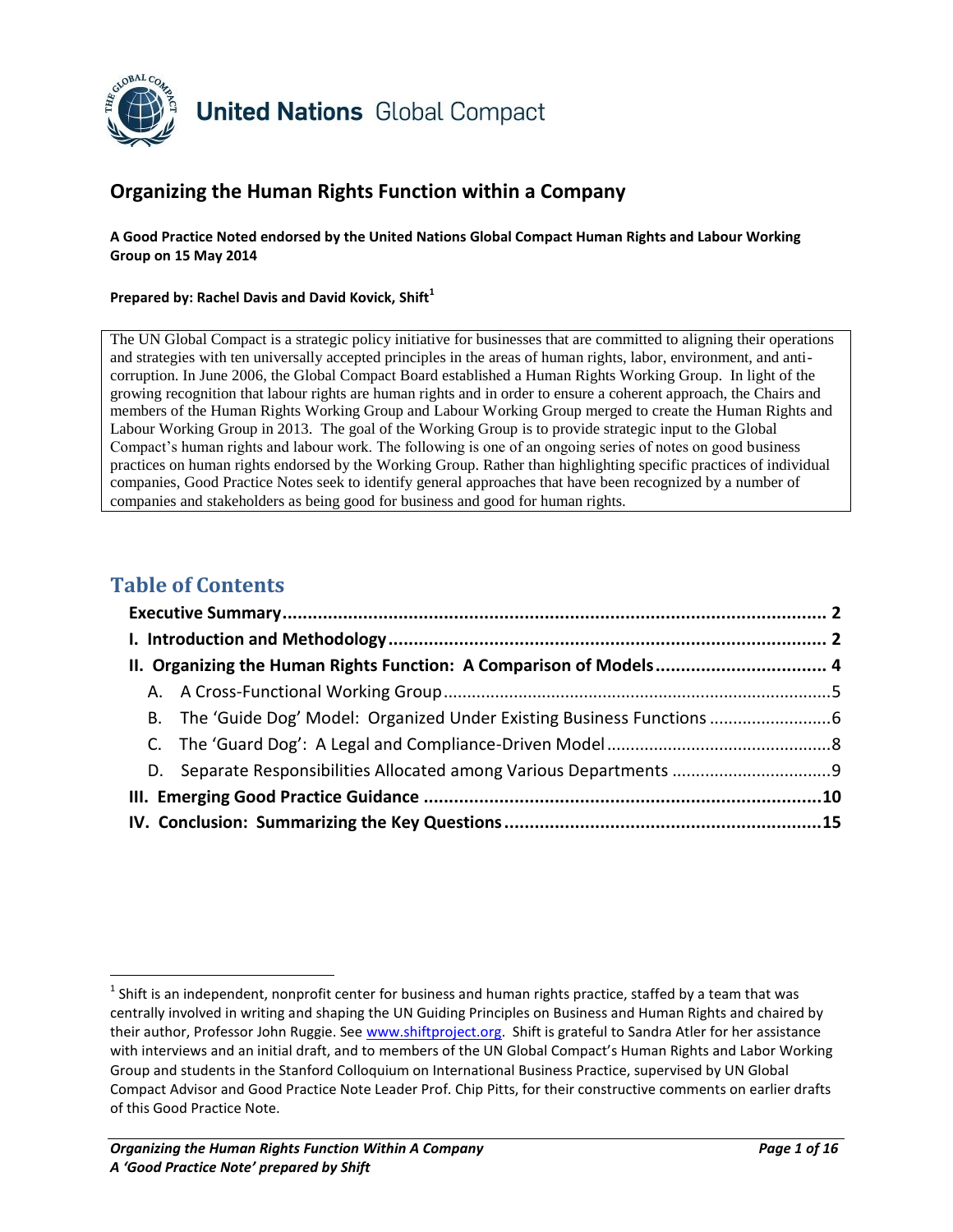#### **Executive Summary**

One of the early questions a company must answer in meeting its corporate responsibility to respect human rights is deciding how it will organize the human rights function internally to effectively drive the process of embedding respect for human (including labor) rights. Company practices reveal a range of different experiences and approaches, however a number of possible 'models' can be identified – from cross-functional working groups, to compliance-driven models housed within legal departments, to advisory and coordinating bodies within lead business departments, to models that allocate relevant responsibilities across divisions. Each approach offers certain advantages, as well as potential limitations.

There is no single 'right' answer to how to organize the human rights function internally. The most effective approaches will take full account of an individual company's particular context, including the most immediate challenges it faces in meeting its responsibility to respect human rights, where leadership and influence lie within the company, and how signals get sent internally (and externally) about the seriousness of corporate commitments, in order to determine how shared responsibility can best be generated. This Good Practice Note surveys a number of company experiences in organizing the human rights function internally; based on those experiences, it draws out some 'emerging good practice guidance' for companies, highlighting a series of questions that may help inform corporate decision-making on how best to organize the human rights function.

#### **I. Introduction and Methodology**

The UN Guiding Principles on Business and Human Rights ("Guiding Principles") expect companies to embed the responsibility to respect human rights within their corporate structures – at every level of the enterprise and across all business functions and units, as well as within the terms of the enterprise's business relationships. This responsibility necessarily involves a wide range of activities that need to be undertaken and coordinated, from the highlevel policy statement that commits a company to meeting its responsibility to respect (and, where relevant, support) human rights, to alignment of the internal policies and processes that guide corporate behavior and decision-making, to the training and resources needed by business leaders at the operational level to prevent adverse human rights impacts and address them when they do occur.<sup>2</sup>

The Guiding Principles do not prescribe how companies should organize responsibility for human rights internally. Thus, one of the threshold questions a company will address in meeting its responsibility to respect is how it will organize the human rights function internally – where it will be located, how it will be structured, what roles it will play, and how it will engage with other parts of the business. This is certainly true for companies that are early in the process of

<sup>&</sup>lt;sup>2</sup> Companies committing to the UN Global Compact also commit to take positive actions to support human rights – discussed further in the note at the end of Section I.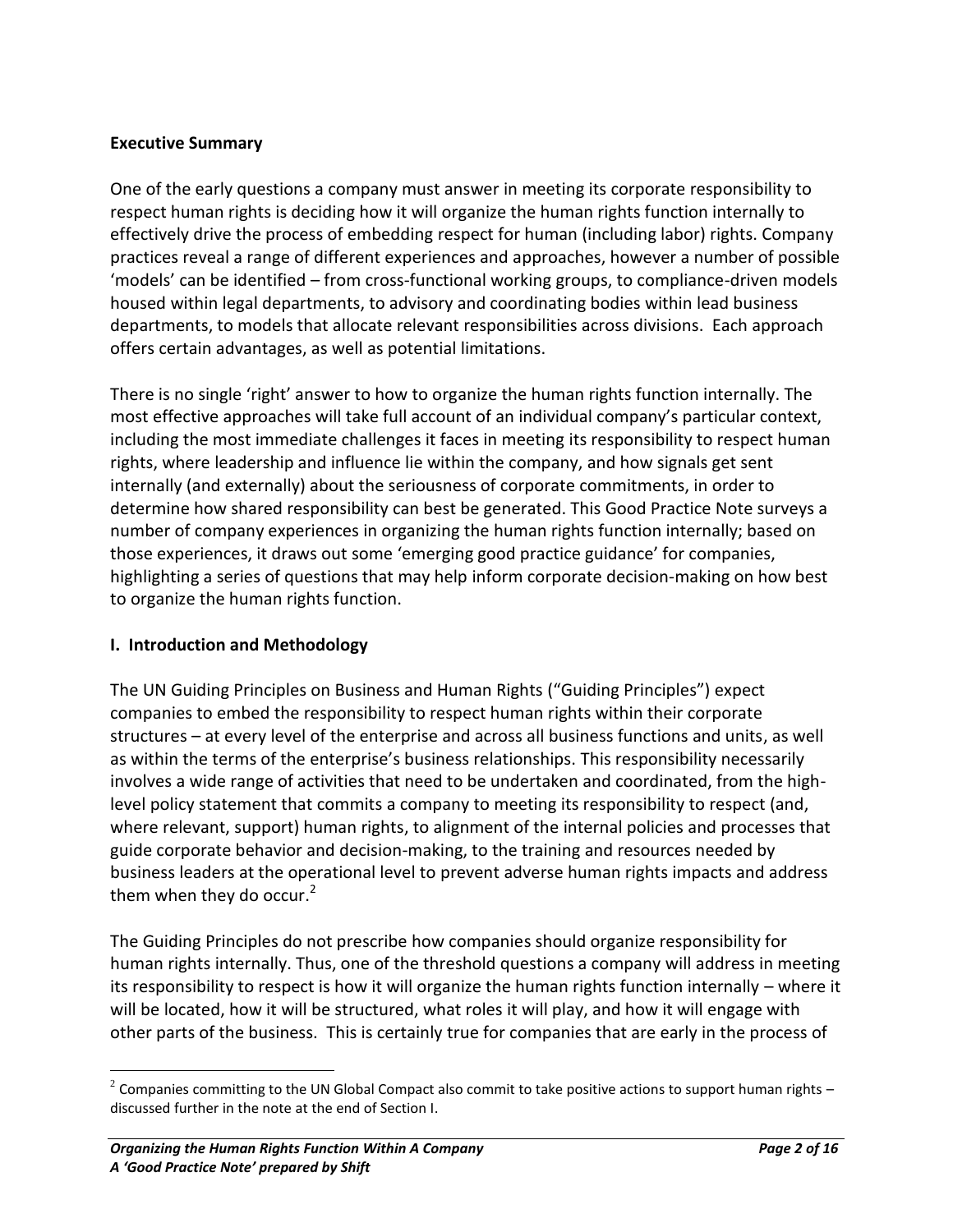thinking systematically about how to implement the Guiding Principles and the UN Global Compact's human and labor rights principles, or are establishing human rights functions for the first time. Equally, however, companies with more established human rights programs are interested in knowing whether there are more optimal and effective ways of structuring the human rights function internally.

Company experiences in organizing the human rights function vary widely. The way that embedding is driven is context-dependent, taking into account distinctive elements of corporate culture, where leadership and influence resides within a company, and the nature of business activities most likely to give rise to significant human rights impacts. While there is almost certainly no single 'right answer', there are often important implications that flow from how a company chooses to organize its human rights function internally.

This Good Practice Note explores the broad issue of how companies organize the human rights function internally, offering lessons and insights from a range of company experiences. It draws on discussions among business leaders from several leading companies at a June 2012 Shift workshop, held jointly with the CSR Initiative at Harvard Kennedy School, which looked broadly at issues and challenges related to embedding the responsibility to respect human rights.<sup>3</sup> It also draws on a series of in-depth interviews with an additional five companies, including members of the Global Compact Human Rights and Labor Working Group, and on Shift's experiences from other relevant work. The Note reflects company experience in a range of sectors, including extractive, food and beverage, apparel, heavy manufacturing, electronics, consumer products and financial services. It aims to help those with responsibility for embedding respect for human rights within a company in determining how best to organize the human rights function. It may also contain useful learning for company efforts to support human rights.

It is important to note that the research informing this Good Practice Note was based primarily on the experience of large, mainly multinational, companies. In small and medium-sized enterprises, many of the relevant functions will be consolidated in a single manager, so the challenges of cross-functional coordination that this Note attempts to respond to may be less significant.

Section II describes a series of archetypal approaches that large companies have taken in organizing their human rights function internally – based on where it is located, what roles and responsibilities it has, the rationales for organizing the function in that way, and perceived advantages and disadvantages. Section III draws several lessons and insights from this survey of company experiences. Section IV concludes with some key questions that companies may want to consider as they organize or review their internal human rights function.

<sup>3</sup> See Shift, *Embedding Respect for Human Rights: Shift Workshop Report No 1*, available at: <http://www.shiftproject.org/publication/embedding-respect-human-rights-shift-workshop-report-no-1>. The workshop was part of Shift's Business Learning Program, aimed at supporting implementation of the Guiding Principles by companies.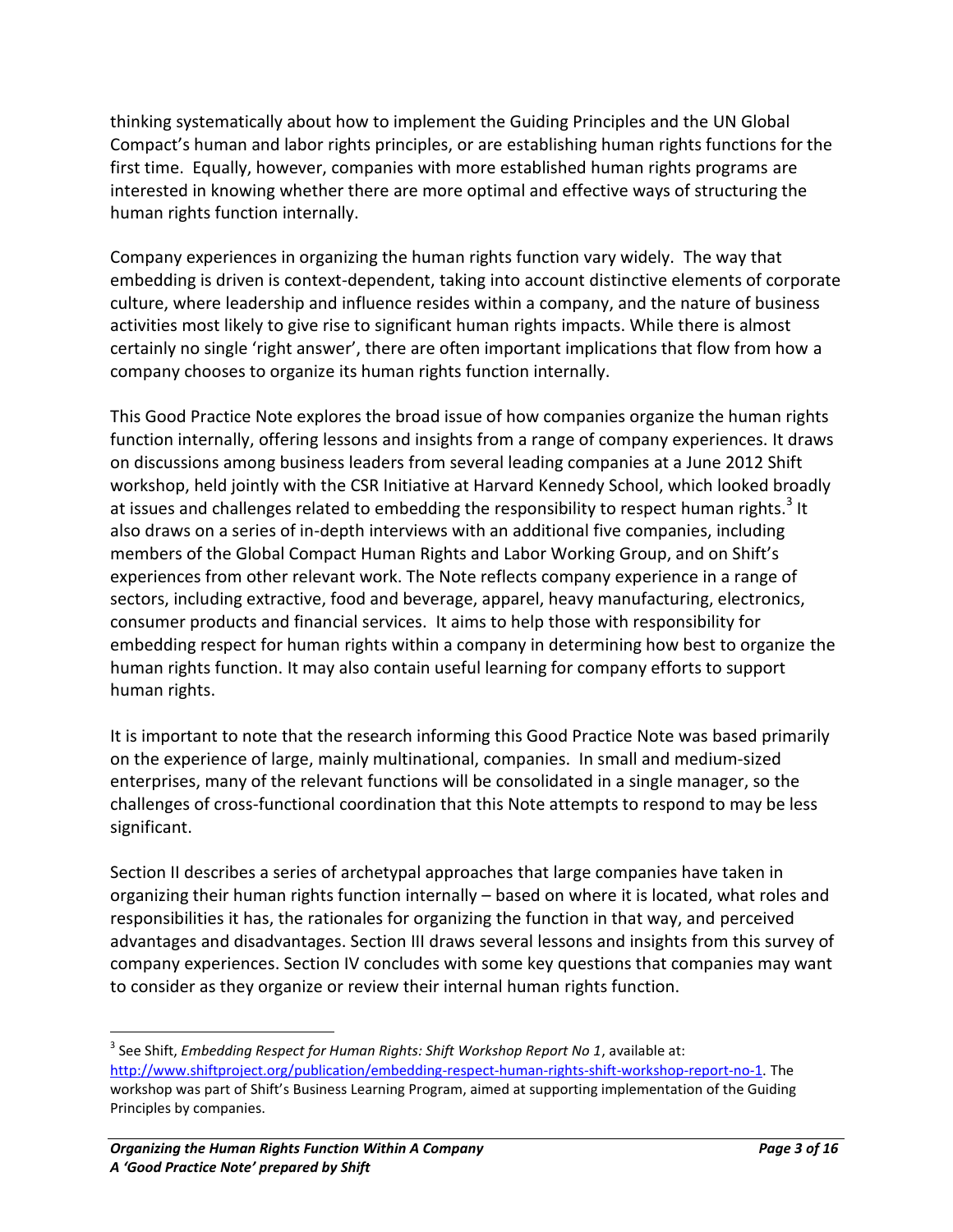*A note on the UN Guiding Principles and the UN Global Compact:* The UN Human Rights Council's unanimous endorsement of the Guiding Principles for implementing the UN "Protect, Respect and Remedy" Framework solidly reaffirmed the corporate responsibility to respect as the global standard for all business enterprises. This responsibility implies that business should avoid infringing on the human rights of others, and should address adverse impacts with which they are involved. In order to meet the responsibility, the Guiding Principles stipulate that enterprises need to have in place certain policies and processes to know and show that they are respecting human rights. These include a policy commitment to respect human rights; human rights due diligence processes; and processes to enable the remediation of adverse human rights impacts. These are also the key elements underlying all human rights-related good business practice. The Guiding Principles provide further conceptual and operational clarity for the two UN Global Compact human rights principles.<sup>4</sup> In addition to the corporate responsibility to *respect* human rights – the focus of this Good Practice Note – the UN Global Compact also encourages business to *support* human rights, that is to take additional voluntary actions that seek to promote and advance human rights, whether through core business, social investment, public policy engagement or collective action.

#### **II. Organizing the Human Rights Function: A Comparison of Models**

Companies have organized their internal human rights function in a range of ways, reflecting diversity in the primary roles, responsibilities and activities of the function. Some have been more strategic and deliberate in designing the function; in other instances, company approaches have evolved organically over time.

This Section profiles a series of archetypal 'models' for organizing the human rights function internally and describes the structural set-up, the roles and responsibilities, the rationales, and some of the typical advantages and possible disadvantages of each. It looks at four possible models that companies have turned to in practice:

- (a) **Cross-functional working groups**, which bring together relevant business functions in a collective platform to address and manage a company's human rights risks;
- (b) **Hosting a 'guide dog' function within existing business departments**, where the focus is typically on awareness-raising, information-sharing, support and guidance in helping relevant business units meet the enterprise's overall responsibility to respect human rights;
- (c) **Legal and/or compliance-driven 'guard dog' models,** which place greater emphasis on oversight, compliance and accountability for implementation; and,
- (d) **Separate responsibilities allocated across different departments**, through which various

 $\overline{a}$ <sup>4</sup> "Respect" in UN Global Compact Principle 1 is the same as the corporate responsibility to respect in the Guiding Principles and Principle 2 is also part of the corporate responsibility to respect. As such, the Guiding Principles reinforce the UN Global Compact and provide an authoritative framework for its participants in implementing their responsibility to respect human rights. See further:

[http://www.unglobalcompact.org/docs/issues\\_doc/human\\_rights/Resources/GPs\\_GC%20note.pdf](http://www.unglobalcompact.org/docs/issues_doc/human_rights/Resources/GPs_GC%20note.pdf)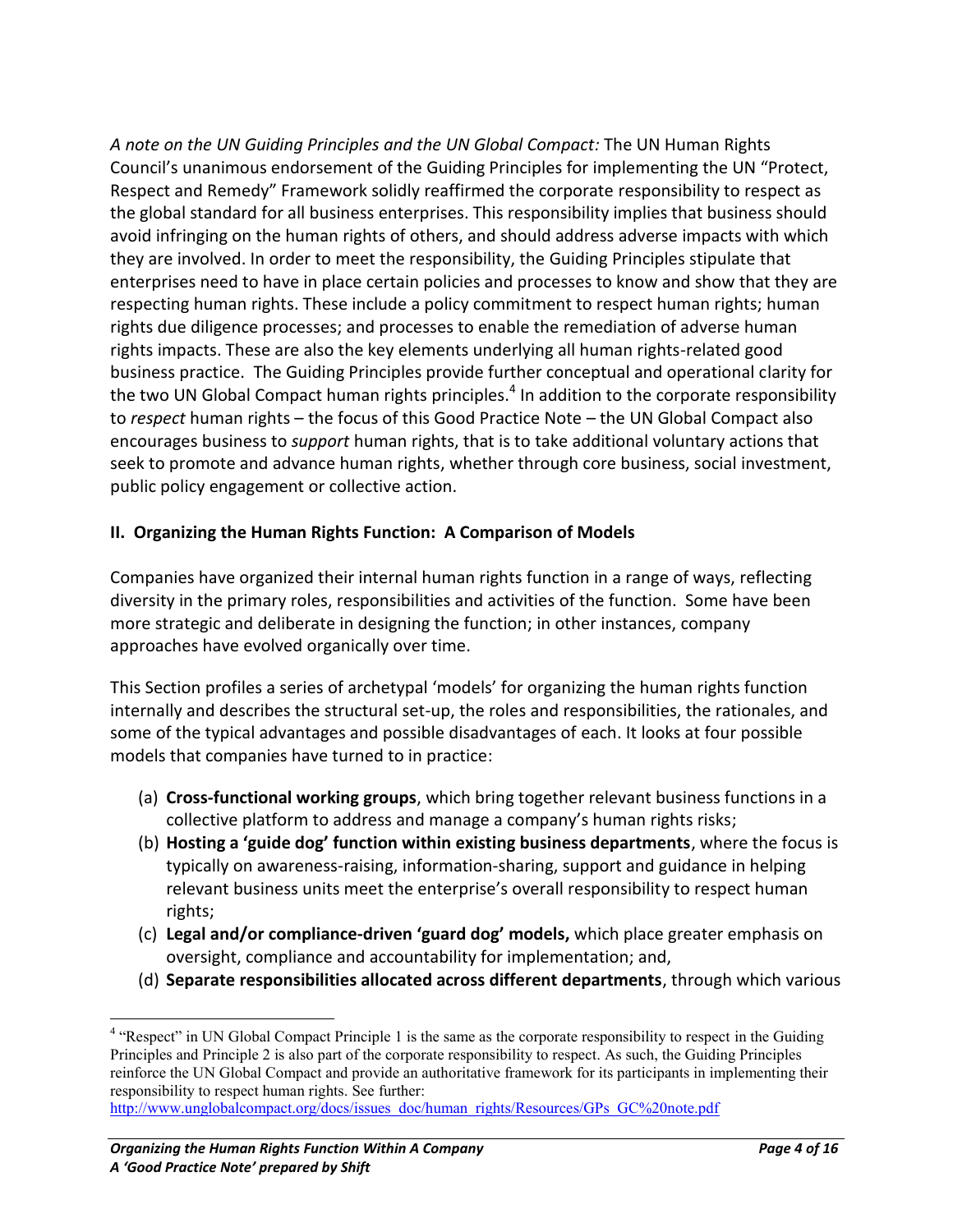departments, based on their respective areas of expertise, assume responsibility for different aspects of the company's responsibility to respect human rights.

This is not to suggest that companies should seek to fit neatly within one of these categories, or that these models represent any sort of preferred options. Many companies have tailored the design of their function to recognize and account for the perceived disadvantages of a particular model or approach, often combining features (for example, giving the function elements of both the 'guide dog' and 'guard dog' roles). Rather, the models are presented as a foundation for further discussion in Section III on 'emerging good practice guidance'. Assessments of whether a company is meeting its responsibility to respect are not about whether they have adopted one model or another; ultimately, they are about effective implementation of the responsibility to respect in practice, whatever approach is chosen.

# **A. A Cross-Functional Working Group**

Several companies drive their human rights function through a cross-functional working group or committee, which brings together different departments within the company to create shared responsibility for, and leadership on, human rights. In some cases, companies have deliberately structured their functions in this way; in others, it has evolved over time. For one company that has had the latter experience, human rights issues first surfaced in the public affairs department (responsible for corporate communications), in response to queries from external stakeholders about human rights issues. In the absence of a dedicated human rights function, the public affairs department necessarily engaged with other parts of the business to understand the relevant situations in order to be able to communicate with stakeholders, and assumed a role of following up on whether the human rights issues that were raised externally were being addressed internally. Eventually this informal cooperative structure was formalized in a cross-functional working group with official status inside the company, and the group was assigned responsibility for identifying and addressing existing and future company-wide human rights risks.

Cross-functional human rights committees or working groups typically have responsibility for coordinating a company's human rights activities horizontally across corporate-level business departments, and vertically down to country-level operations. They often serve as a primary forum for information-sharing. They may undertake tasks as a group, such as systemic risk (or opportunity) identification or oversight of operational-level human rights impact assessment processes, with separate tasks allocated to individual working group members or company departments between meetings. Such groups can play a leading role in initiatives to promote internal awareness and understanding of the company's commitment to human rights.

Potential Advantages: The cross-functional working group approach typically has the advantage of clearly conveying the message that human rights is the shared responsibility of all business units and departments, and that every part of the company has a role to play. This can be enhanced through appropriate top-level leadership and messaging. The working group can provide a forum for the cross-functional dialogue that is often critical in integrating the findings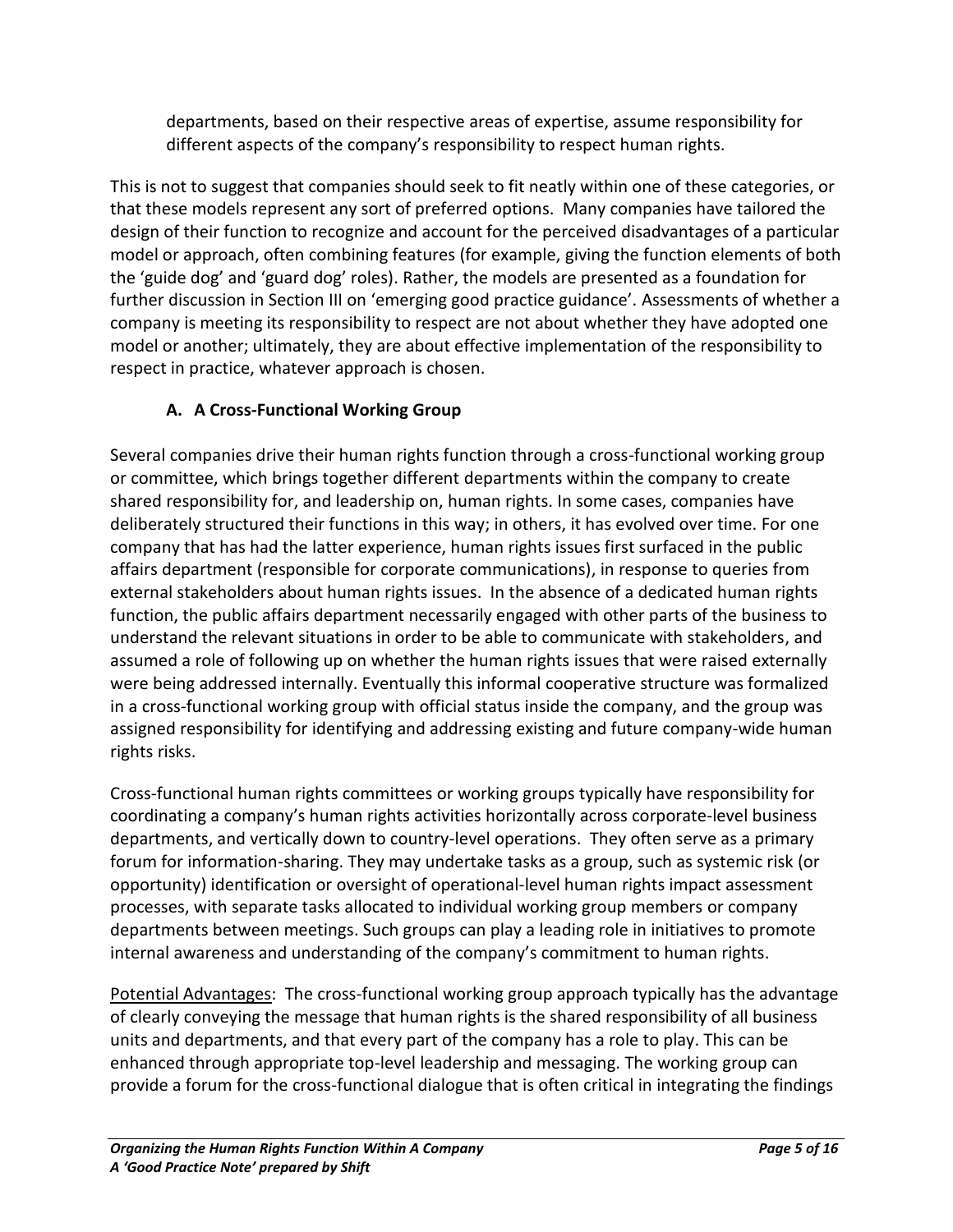from assessments, and taking action on identified human rights challenges – particularly those that are complex or require specific expertise from or participation by several functions – as well as cross-cutting initiatives that will involve many parts of the organization, such as integrating human rights into existing management systems or developing company-wide awareness-raising or training programs. Essentially, the cross-functional approach seeks to break down through its design the 'silo effect' that can occur between corporate departments or functions.

Working groups can be particularly effective when accompanied by clear terms of reference, appropriate resources, comprehensive workplans, and accountability for allocated tasks - as opposed to an irregularly convened, loosely-connected group that is for information-sharing purposes only. Some companies have found that the cross-functional working group approach can also act as a catalyst for a 'virtuous cycle' of positive peer pressure among departments, by creating a shared forum for mutual accountability and even positive 'competition' to identify creative solutions.

Potential Disadvantages: Some companies that organize the human rights function in this way, however, observe that a working group may not have sufficient 'teeth' or sanctioning ability if planned activities do not take place or allocated tasks are not performed on time. Leadership can pose a challenge as well if there is no clear lead department, or if leadership rotates between departments who may have varying levels of commitment to human rights issues. Vertical coordination can also pose challenges in the absence of corresponding structures at the operational level, or if implementation responsibilities are not effectively 'passed down' by individual business departments. Perhaps the most significant risk in this model is that  $-$  in attempting to convey that human rights are a shared responsibility of all corporate departments – meaningful ownership of and accountability for human rights may not be felt sufficiently by any individual unit.

# **B. The 'Guide Dog' Model: Organized Under Existing Business Functions**

Some companies have elected to host the human rights function within existing functions – including sustainability/CSR departments, legal, human resources, or procurement. In a number of cases, the choice of host department has happened more by chance than by strategic design, based on the interest and commitment of an individual business leader who proactively chose to take on these issues. In others, companies have chosen to host the function based on the nature of the business activities most likely to give rise to adverse human rights impacts. For instance, some apparel companies have chosen to host the function within the procurement department after determining that adverse impacts in their supply chains are their most significant human rights risk. A company from a different sector chose to host the function within the human resources department, as the decision was made that respecting workplace rights was where their risk was most pronounced. (Note that, in making such assessments, the Guiding Principles make clear that it is the severity of the impact, taking full account of the perspective of potentially affected stakeholders, that should drive the risk identification and prioritization process.)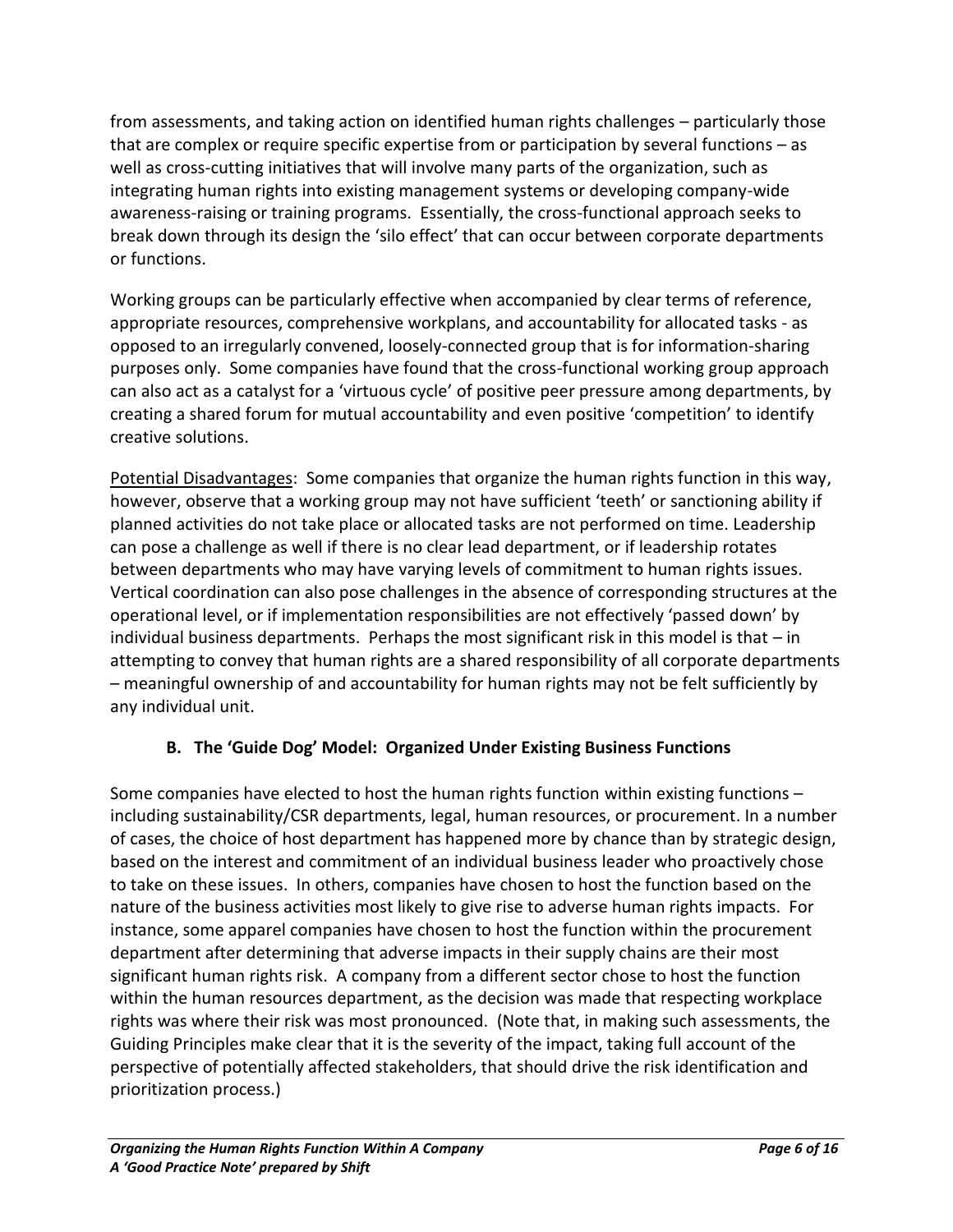Because they often lack the power to compel implementation by other departments, these functions can be seen as playing a 'guide dog' role: helping to define expectations, developing corporate-level policies, and providing guidance and support to other parts of the business in implementing them. For example, in one company that locates the function within its sustainability department, the function's roles are: to raise awareness of human rights issues, and of the company's responsibilities and commitments, within the business; to create opportunities for dialogue around business and human rights; and to support those with responsibility for human rights at the operational level. It organizes internal training workshops on human rights challenges (and opportunities), corporate commitments and relevant business processes, and seeks to strengthen capacity at the operational level to identify and manage human rights risks through the development of tools, check-lists and case studies. When human rights dilemmas arise, the department has become the recognized place to turn to for advice and support in navigating them. This, in turn, creates new openings for further dialogue and capacity-building with other parts of the business.

Potential Advantages: The 'guide dog' approach can offer several advantages. First, there is a clear departmental 'home' for human rights within the company, especially when compared to the cross-functional working group approach described above. This can strengthen accountability for managing human rights issues, provide clear direction and potentially leadership, and constitute a known resource for advice when human rights challenges arise. By focusing on awareness-raising and capacity-building, rather than oversight, this function can encourage more open dialogue and early identification of potential human rights impacts without fear of sanction. When 'guide dog' functions are located within business units based on an assessment of potential human rights risks arising from those activities, they are closer to the locus of operational-level decision-making in the core areas of the business that may be associated with significant human rights impacts. They are also likely to be better equipped to 'translate' human rights issues into the language of key business leaders in those functions.

Potential Disadvantages: However, business leaders in departments that host a 'guide dog' human rights function report significant challenges in embedding respect for human rights across the business. By locating the human rights function in a single department, particularly one which does not have established structures for engaging with other departments on human rights, those other parts of the business may perceive human rights as the responsibility of that department alone, rather than a shared responsibility. While leadership and accountability may reside with one department, authority to act and the capacity to implement solutions likely reside elsewhere. The choice of host department is also critical. Leaders in sustainability departments that host their company's human rights function observe that they are not always perceived internally by other departments as central to the core business, and that locating the human rights function within this department can risk reinforcing perceptions in some companies that human rights issues are 'optional' or 'soft'.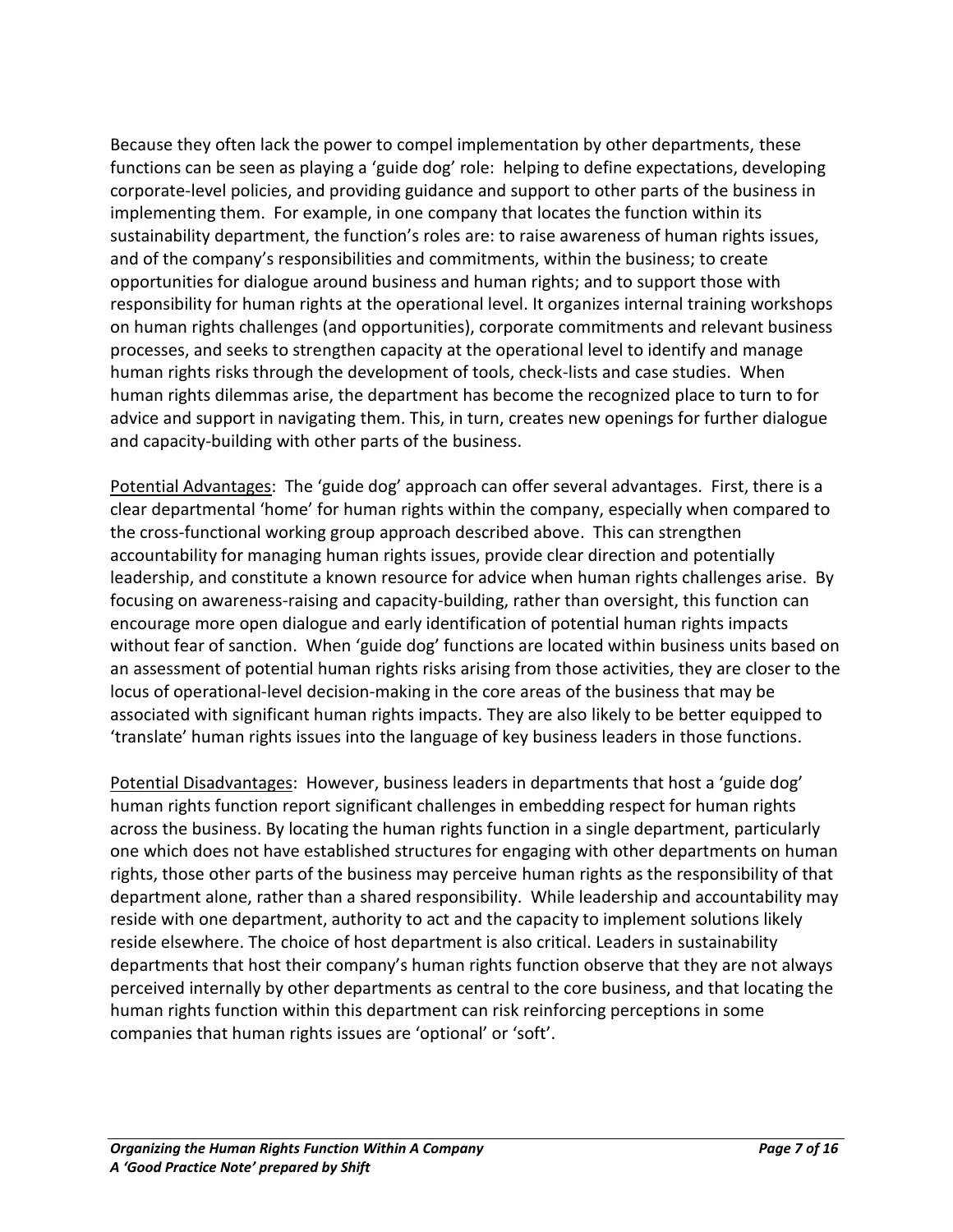#### **C. The 'Guard Dog': A Legal and Compliance-Driven Model**

A number of companies have chosen to drive the human rights function from their legal or compliance departments. This can be considered a 'guard dog' model in that the human rights function plays a primary role in oversight, compliance and accountability related to implementation of human rights policies and processes. The model may be more nuanced in companies where the legal department is also seen as a 'partner in value creation', beyond their risk management function.<sup>5</sup>

Companies may choose to host the human rights function within the legal department to send the clear signal that human rights should be treated with the same gravity as matters of legal compliance. In many jurisdictions, human rights standards are reflected in national law (for example, health and safety standards, environmental law, criminal law etc). However, the responsibility to respect human rights applies even if their status under relevant national law or regulatory frameworks is weak – either because formal legal norms undermine or directly contradict some human rights, or because the law formally reflects them but the enforcement of those laws is weak in practice.

One company has chosen a compliance-driven model because of its particularly complex business model, with hundreds of largely autonomous business units operating around the world in industries ranging from infrastructure to finance. Individual businesses within the company face diverse human rights challenges, depending on the nature of the business and the operating context. The company has implemented a series of 'operating cycles' (under which each business unit is required to report) which help bind the various businesses together and which are now deeply ingrained in the corporate culture. The compliance cycle was identified as critical to effectively integrating human rights within the business and the compliance department (based within legal) as the most appropriate 'home' for the human rights function.

The compliance department oversees internal investigations and supports the drafting of contracts with particular attention to their human rights implications. These more traditional roles are supplemented by a range of information-sharing, coordination and training functions, working with and through the compliance departments of individual businesses and identified 'human rights champions' within each division, as well as at the corporate level.

Potential Advantages: Hosting the human rights function in the legal or compliance departments can in many instances send a strong internal message about the importance of a company's human rights commitments – and that implementing them is mandatory. These departments usually have the necessary sanctioning power to ensure adherence. Moreover,

<sup>5</sup> For more on this, see Cheryl Joseph and Julia Cherlow, *Good Practice Note: Developing Corporate Human Rights Policies and the Role of Legal Counsel*, 2012, available at

[http://www.unglobalcompact.org/docs/issues\\_doc/human\\_rights/Human\\_Rights\\_Working\\_Group/HRPolicies\\_Leg](http://www.unglobalcompact.org/docs/issues_doc/human_rights/Human_Rights_Working_Group/HRPolicies_LegalCounsel_GPN.pdf) [alCounsel\\_GPN.pdf.](http://www.unglobalcompact.org/docs/issues_doc/human_rights/Human_Rights_Working_Group/HRPolicies_LegalCounsel_GPN.pdf)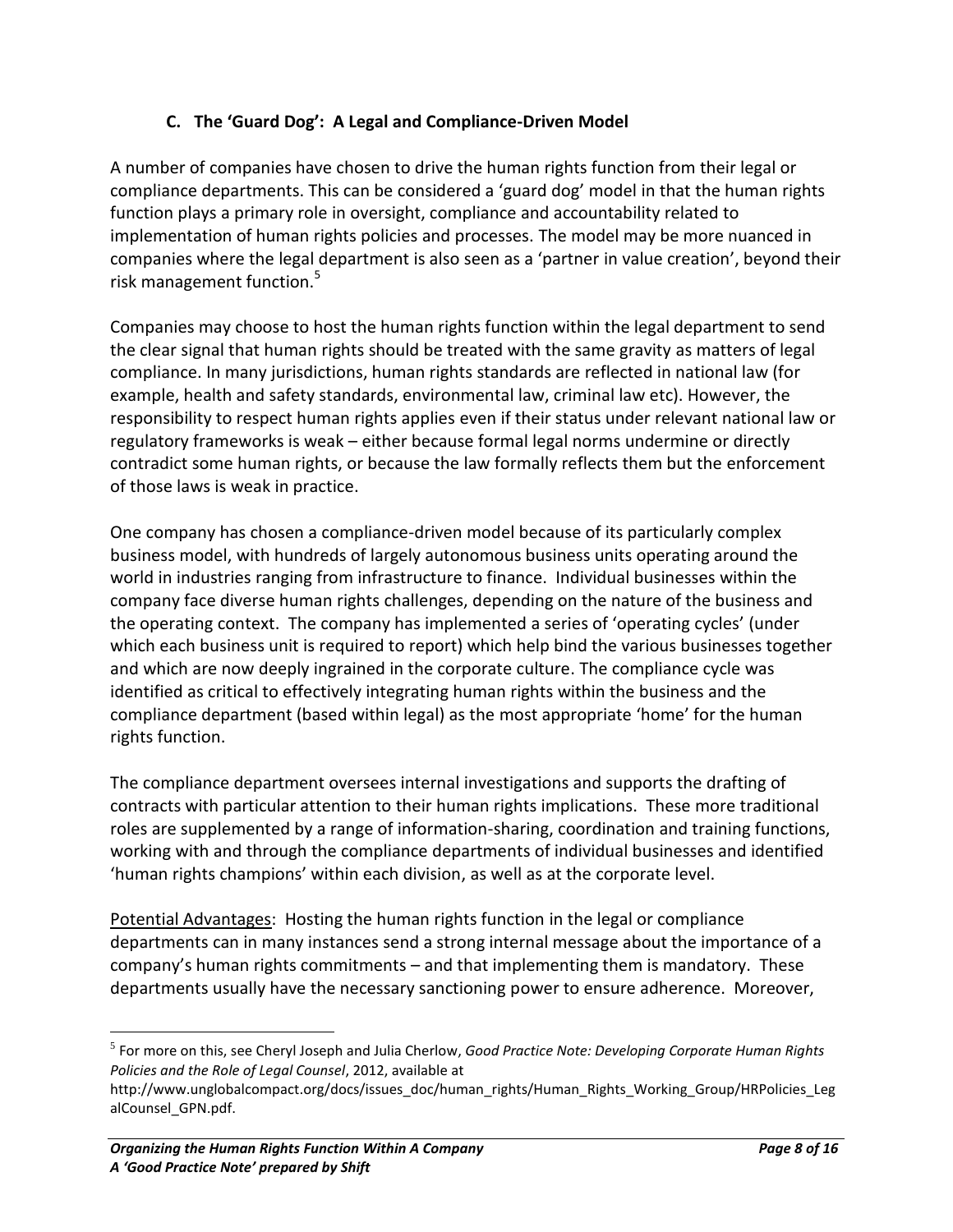under this model, one department has clear accountability for, and ownership of, these issues, and often has the human resources in place to ensure that these issues are addressed at all levels of the company's operations. Indeed in some companies, lawyers are playing increasingly creative and proactive roles in addressing human rights issues, beyond the more narrow aspects of the 'guard dog' model.<sup>6</sup>

Potential Disadvantages: At the same time, some companies have found that legal or compliance-driven models can raise a distinct set of challenges – in addition to the general challenges mentioned above under the 'guide dog' model regarding cross-functional ownership and perceptions that human rights are 'someone else's responsibility'. While the relevant department may have the 'teeth' to ensure compliance, without appropriate leadership, this model can risk encouraging a 'tick-box' mentality among other business departments, driven by adherence to the 'letter of the law' rather than its spirit. Fear of sanction can be a powerful driver, but it may also lead to a culture in which discussion of potential adverse impacts is avoided rather than embraced. Functional departments like legal or compliance are often a step removed from operational-level decision-making, and rely upon early identification by others to effectively contribute to managing potential human rights impacts.

## **D. Separate Responsibilities Allocated among Various Departments**

Another approach is to allocate clear and separate responsibilities across different departments. One company has done this with three departments playing a role: corporate sustainability, risk, and human resources. The sustainability department drafts corporate-level polices and provides guidance on them. The risk department is responsible for identifying and managing human rights risks as part of comprehensive risk analysis processes, and for training risk managers in country offices to understand human rights risks. The human resources department manages internal human rights issues related to labor rights and workforce diversity.

This tripartite structure evolved organically: external stakeholder pressure led the risk department to engage in dialogue around human rights risks related to specific transactions. This revealed additional needs within the company in order to manage human rights risks appropriately. The three departments call upon each other as necessary in fulfilling their respective roles – for instance, when responding to external inquiries or when soliciting input on key policies. However, the company emphasizes the importance of clearly separating out their distinctive roles and enabling each department to play the role that it is naturally suited to.

Potential Advantages: One of the primary advantages of a 'clear and separate responsibilities' approach is that the responsibility to respect is embedded in key functions, with each department bringing a human rights lens to bear on its existing activities. This can help convey the message that meeting the responsibility to respect human rights is simply part of core

 $\overline{a}$ <sup>6</sup> See note 5 above.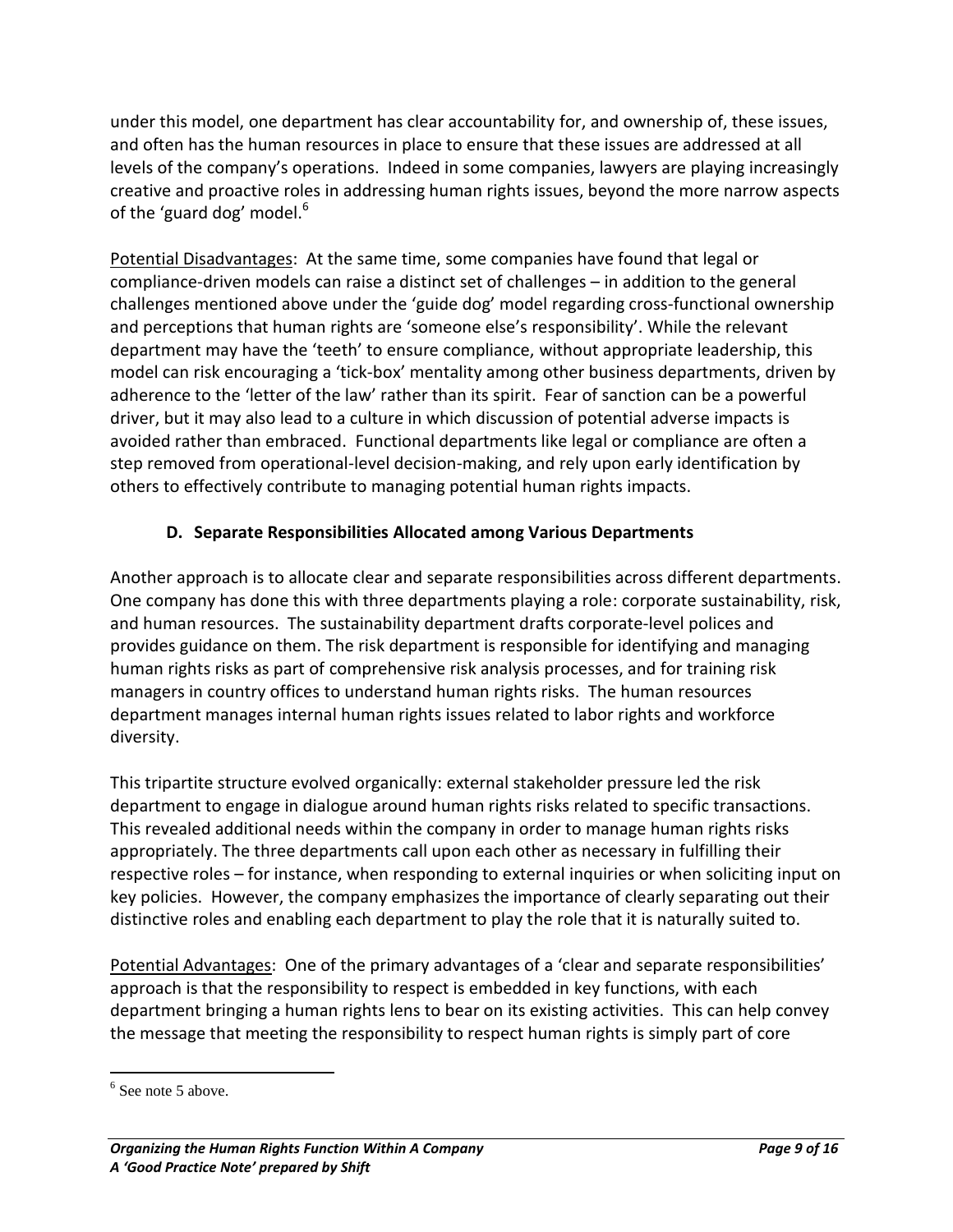business – for each function and for the company as a whole – and that it needs to be integrated into all relevant policies, processes and practices.

Potential Disadvantages: However, in the absence of a central coordinating body, effective communication channels across semi-autonomous business departments become critical, particularly when unforeseen situations arise. Sometimes these are the 'lucky consequence' of previous engagement between departments, rather than planned. In addition, the absence of a broader strategic driver can be a challenge in identifying gaps, opportunities and priorities in the company's approach to meeting its human rights responsibilities. Similarly, the model relies upon the commitment of each business function to play its allocated role, whereas in some instances, an individual business function may have competing interests or incentives (for example in the procurement function, where price drivers may take primacy over human rights concerns).

## **III. Emerging Good Practice Guidance**

This brief survey of recent company experience reveals a variety of approaches to organizing the human rights function internally. No model is perfect – each presents potential advantages and disadvantages in the process of driving an enterprise's efforts to meet its responsibility to respect human rights. However, much can be learned by analyzing the ways in which companies have tailored the design of these basic models to achieve a more well-rounded approach that combines features of more than one model.

The following observations are offered as 'emerging good practice guidance' for companies as they consider the design (or re-design) of internal human rights functions:

**1. Context Matters – Being Strategic and Purposeful, Rather than Accidental:** Many companies with established human rights programs report that the design of their internal functions was more a product of 'happy accident' rather than strategic design. While there is no single 'right answer' as to how best to design the human rights function internally, there is now a sufficient body of relevant approaches to enable all companies to be thoughtful and deliberate as they go about this process, taking into account their unique operating contexts, corporate cultures and human rights risks.

For example, one approach described above involved organizing the human rights function such that it took full advantage of an existing compliance 'business cycle'. These business cycles are the engine of the company, tying a diverse and complex set of businesses together through common processes of reporting and accountability. Integrating human rights into these processes was the most effective way of ensuring that human rights would be embedded into the 'corporate DNA' for this organization.

**2. Asking the Right Questions: Not Only 'Where?' but 'Who, What, Why and How?'**: Many conversations about how the human rights function is organized begin with a focus on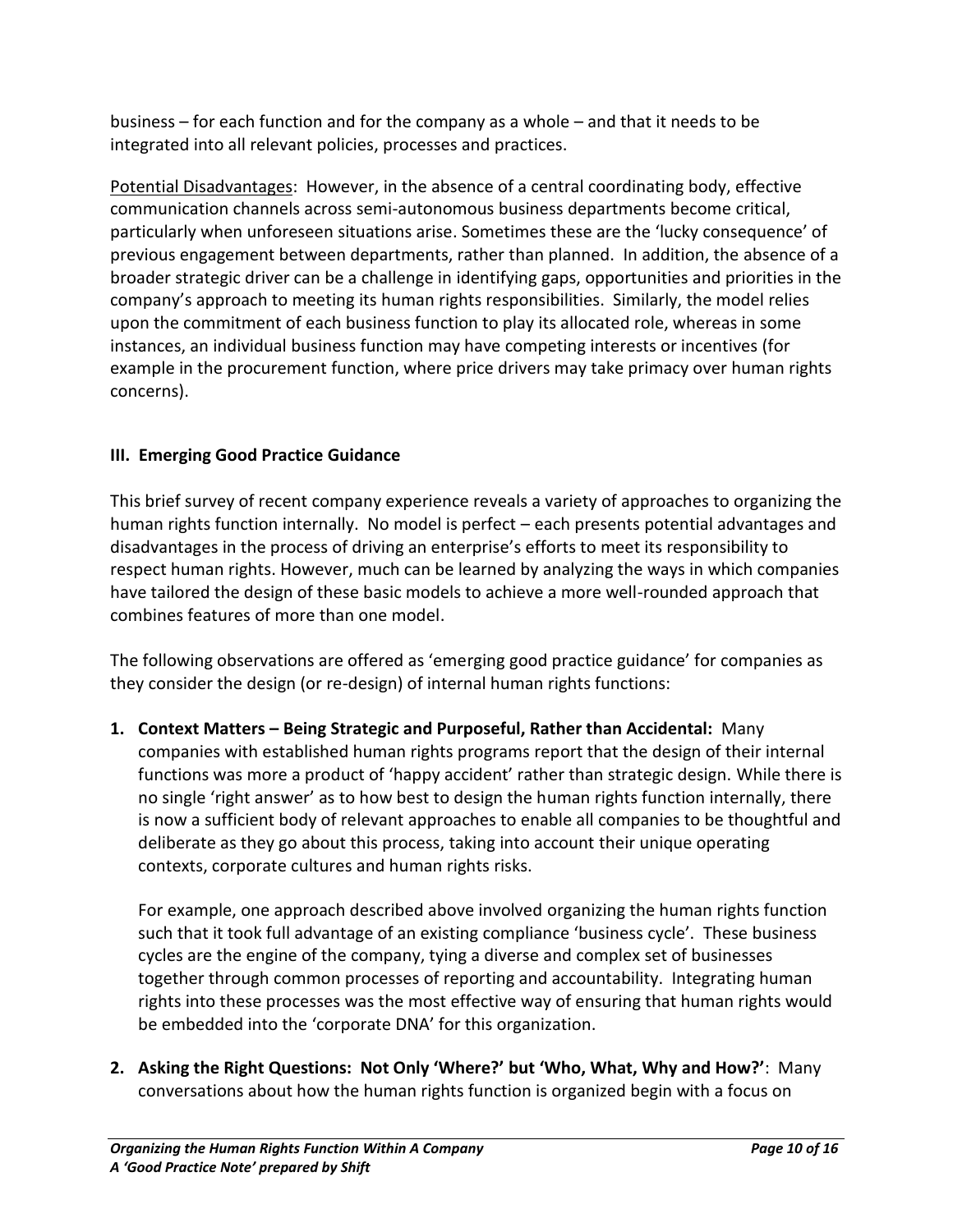where the function is or should be located within the corporate structure. While this is certainly an important decision, it is best answered when informed by the answers to a series of additional questions. Those with responsibility for organizing the human rights function internally within a company might also want to ask questions such as:

- **Who** within the company has the leadership, influence, expertise, and/or motivation to drive the function?
- **What** will be the primary roles and responsibilities of the function?
- **Why** does the company need to create/redesign a human rights function now, at this moment in time? To focus on what human rights priorities?
- **How** can the function ensure shared responsibility across functions as well as clear ownership and accountability?

Deciding 'where' the optimal location is for a company's human rights function depends to a greater extent on the 'who, what, why and how' than any answer in the abstract about the best institutional home. This point is closely related to the next: that the answer to the question of 'where' is likely to change over time.

**3. Taking an Evolutionary Approach**: Increasingly, companies are recognizing that the process of embedding respect for human rights is an evolutionary process, with implications for how the human rights function should be organized at different points along the way. Organizational structures may usefully change or be adapted as the company's operating contexts, risks, levels of internal embedding and experience with business and human rights challenges evolve. For example: Is the immediate challenge primarily one of raising broad awareness of business and human rights issues within the company? Or coordinating a range of pre-existing but disconnected activities? Or addressing a new or emerging human rights issue or high-risk operating context? Or providing tools, capacities and resources to operational-level decision-makers? For companies committed to supporting human rights, there will also be additional considerations involved.

Importantly and understandably, the answers to these questions will evolve over time. The head of one company's human rights function initially positioned herself in a crossfunctional committee to raise general awareness throughout the business, then moved to the legal department to address issues of contracting and compliance, and then shifted to the procurement division, where the head of sourcing is also located, in order to have a 'seat at the table' as key business decisions were made. In another company, the function currently exists as a cross-functional committee, which has been effective in building broader understanding and shared responsibility for human rights. However, the emerging challenge is one of compliance, and the company is considering restructuring the human rights function to sit within the legal department.

**4. Defining the Role: Learning from both 'Guide Dog' and 'Guard Dog' Models:** One of the key distinguishing factors when comparing company models is whether the human rights function is organized more as a 'guide dog' or a 'guard dog'. The 'guide dog' model focuses on raising awareness, setting policies, providing tools and training, sharing resources, and offering advice and support in implementation – capacities which are likely to be useful in all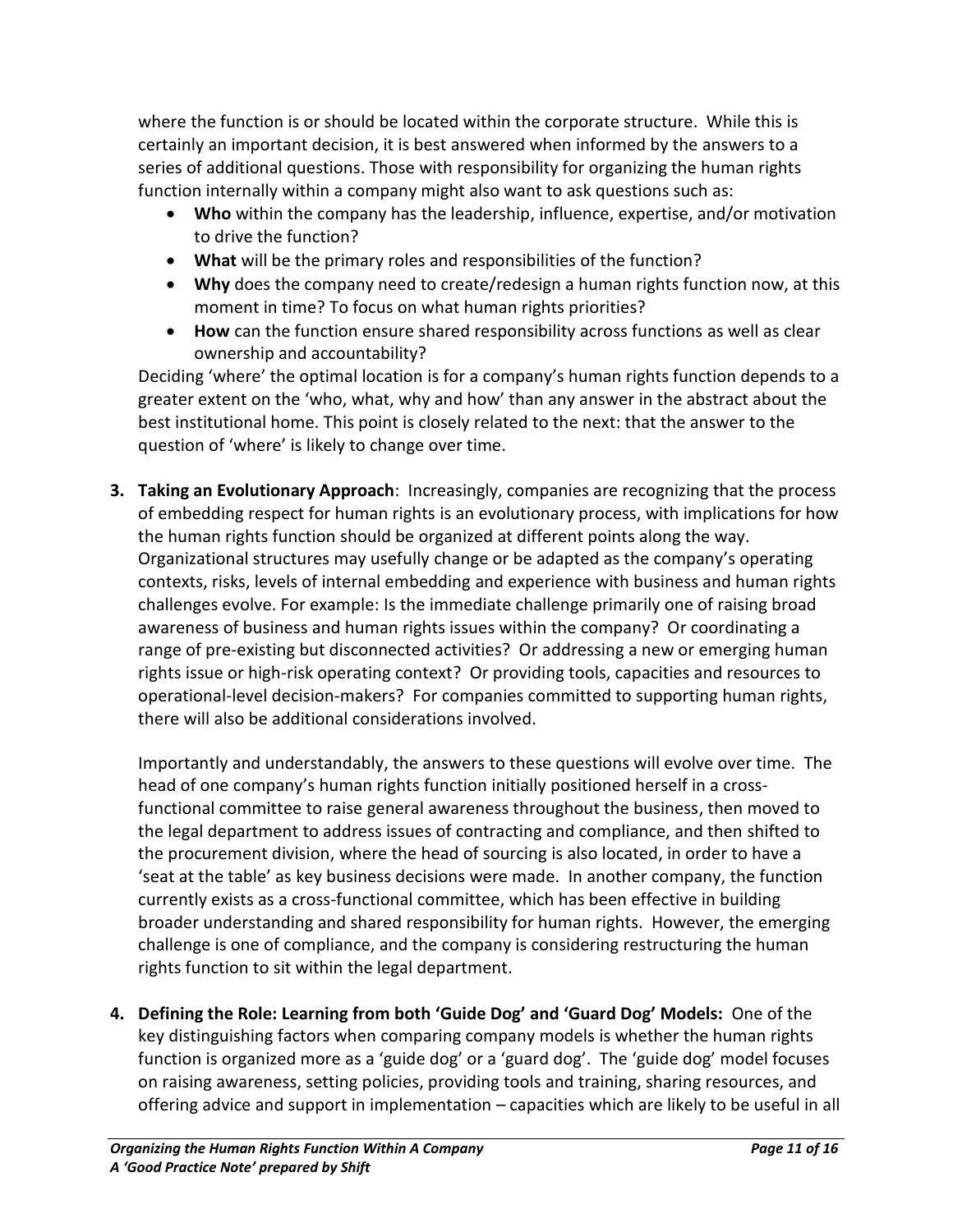companies at certain points. The 'guard dog' model focuses on oversight and accountability for implementation of corporate policies, treating human rights issues as matters of legal compliance. It therefore makes good sense to host a 'guard dog' function in the legal or compliance departments.

While those running 'guide dog' functions sometimes complain of a lack of sanctioning power, equipping the human rights function with 'teeth' does not necessarily provide a panacea. As noted above, 'guard dog' human rights functions implemented with a narrow 'tick-box' mentality can face challenges in encouraging adherence to the spirit of the law, rather than just the letter, wherever they are situated. Purely compliance-driven approaches have the potential to create tensions with the context-specific reflection and analysis that managing human rights dilemmas often requires, and the need to talk openly about problems internally, without fear of sanction.

Some of the most innovative approaches have begun as one or the other model, but then gone on to incorporate additional characteristics. For instance, in one company, the compliance department, which hosts the human rights function, is seen as playing a 'semitraditional' role alongside providing oversight and accountability. More so than on any other compliance issue, the function engages in substantial awareness-raising, capacitybuilding and cross-functional dialogue on human rights as part of its core activities. The department also manages an extensive network, or 'community of practice', among human rights champions located within individual business units as a way to share information and approaches to common challenges across the organization.

Likewise, functions that are organized in the 'guide dog' model can engage relevant legal or compliance divisions to play their appropriate roles in ensuring corporate-wide adherence to stated commitments, policies and processes – regardless of where the function is housed.

**5. Considering Individual Leadership and Institutional Influence:** For a number of companies, the location of the human rights function was initially the result of an individual leader being motivated to take on responsibility for human rights issues within the company. This sense of personal commitment can be a critical factor, particularly in the early stages of a company's efforts to embed its responsibility to respect, while the enterprise as a whole is still developing an understanding of the implications, and in helping to take these issues forward at the senior leadership level where there will always be competing priorities. In other instances, the human rights portfolio may be added to the existing work of a business department or unit – which means the leader in charge of that department needs to take responsibility for driving human rights commitments forward. Where that individual sees this as a burden, or they feel unsupported or under-resourced, this can pose challenges to the effectiveness of the embedding process.

Equally important is where institutional influence lies within the corporate structure – which departments are most respected and which are closest to the business activities that are most likely to give rise to significant human rights impacts? Hosting the human rights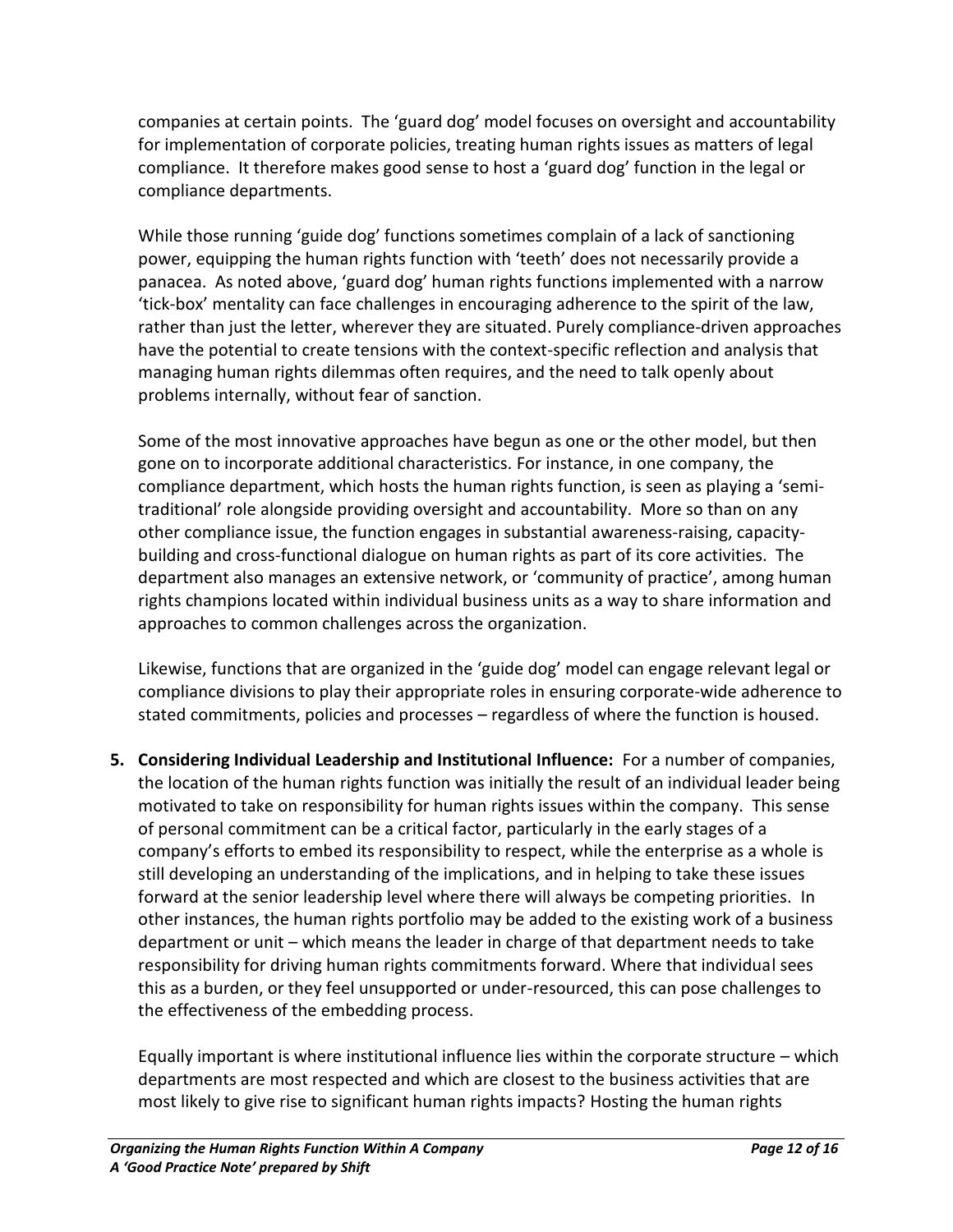function within departments that are not considered to be particularly influential can send strong messages – intended or not – as to the seriousness of the company's human rights commitments.

Companies are will want to pay particular attention to the implicit messages that can be sent by how the human rights function is organized, including who the senior level internal champions are and which business departments are positioned in lead roles. It will be important for any company to consider who within the company has already demonstrated commitment to human rights and whether/how they might best play a role in a new or redesigned function. Locating the human rights function in influential corporate departments can enable effective integration into decision-making, whether that department is legal, risk, procurement or another department entirely.

**6. Promoting Shared Responsibility Outside the Function in Lead Department Models:** For functions that are hosted within an existing business unit, the most significant challenge is likely to be promoting cross-functional responsibility for human rights issues outside the lead department. While the human rights function might need to be driven internally by a lead department, meeting the responsibility to respect will involve engaging the entire business, across all functions and at all levels.

Several companies have designed their human rights functions to try to manage this tension. For instance, one company, which organizes the human rights function under its human resources division, assigns each member of the human rights team the job of liaising with a specific business unit outside human resources, such as procurement, corporate affairs, sustainability, and so on. Team members report that they spend as much as 90% of their time *outside* the human rights function, working inside their assigned business units. Another company continues to host the function within a lead department, but in a hybrid approach, has also created a cross-functional committee to promote greater ownership throughout the business, which includes representatives from different functional and regional units.

Two other companies which organize the function under a lead department (using aspects of both 'guard dog' and 'guide dog' models) have created cross-functional networks of human rights champions or regional ambassadors in other business units at different levels of the organization. These 'champions' participate in regular community of practice calls to share information and work through challenges. They are a resource within their respective business units, providing leadership and support on business and human rights issues, and also perform a liaison role back to the centralized human rights function in relation to the early identification of potential impacts or other human rights-related concerns.

Companies adopting a lead department model will want to consider how, given their own unique cultures and organizations, they can best promote a sense of shared responsibility – whether through assigned liaison roles, a complementary cross-functional committee, broader networks of champions, or other approaches.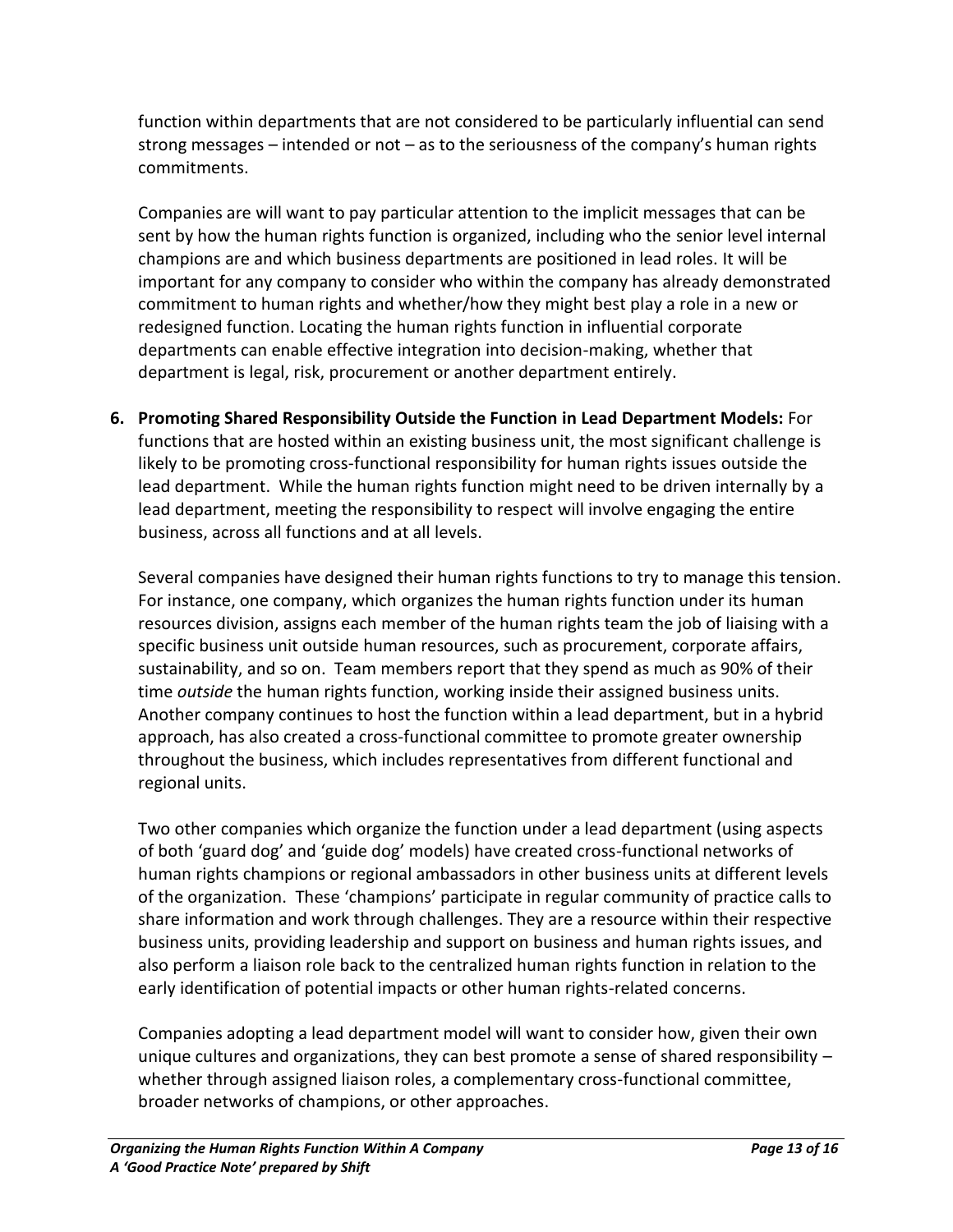**7. Ensuring Leadership and Accountability Inside the Function in Cross-Functional Working Group Models:** For those companies that organize the human rights function as a crossfunctional committee, one of the most frequent challenges is ensuring leadership and accountability. While cross-functional ownership may be enhanced, committee structures are dependent on individual members for the implementation of tasks and activities, often with no real sanctioning power to hold members accountable. Business leaders often express frustration with the slow pace of such committees.

One company with a cross-functional human rights committee attempts to manage these tensions using clear workplans accompanied by an appropriate assignment of responsibility. Nevertheless, it is considering restructuring the function under the legal department, where there is a champion for business and human rights issues. Another company uses a committee structure to provide strategic direction and coordinate the activities of individual departments, with responsibility for implementation of action plans falling squarely on the relevant department. Informal leadership continues to be provided by the department that previously led the function, before the transition to a committee format.

For companies adopting cross-functional committees or working groups, it will be important to consider how responsibility for taking action on agreed plans will be allocated and what incentives could be created to stimulate follow up if the group lacks sanctioning power.

**8. Aligning with Legal:** Regardless of how an enterprise chooses to organize the human rights function internally, the legal department often plays a critical role in shaping implementation of human rights responsibilities. Legal will be central to the process of assessing national, regional and global legal and regulatory frameworks and their alignment with the company's broader human rights responsibilities, and in drafting contracts and other agreements that establish the terms of the company's key business relationships, and which directly affect the company's leverage in those relationships. The legal department will certainly be involved if or when potential human rights issues escalate to the level where litigation becomes a concern.

Company experience suggests that legal should be involved as early as possible in the establishment of the human rights function, regardless of how the function is ultimately organized. Legal departments that see human rights issues primarily in terms of threats to the company may discourage early identification, fact-finding and internal dialogue about potential human rights impacts. Perceived tensions between disclosure and a commitment to respect human rights should be resolved through early engagement with the legal department.<sup>7</sup>

 $^7$  This question is discussed in a speech by John Sherman, Shift's General Counsel and Senior Advisor, from October 2012 entitled *Are There Risks in Knowing and Showing?*, available a[t http://www.shiftproject.org/publication/are](http://www.shiftproject.org/publication/are-there-risks-knowing-and-showing)[there-risks-knowing-and-showing.](http://www.shiftproject.org/publication/are-there-risks-knowing-and-showing)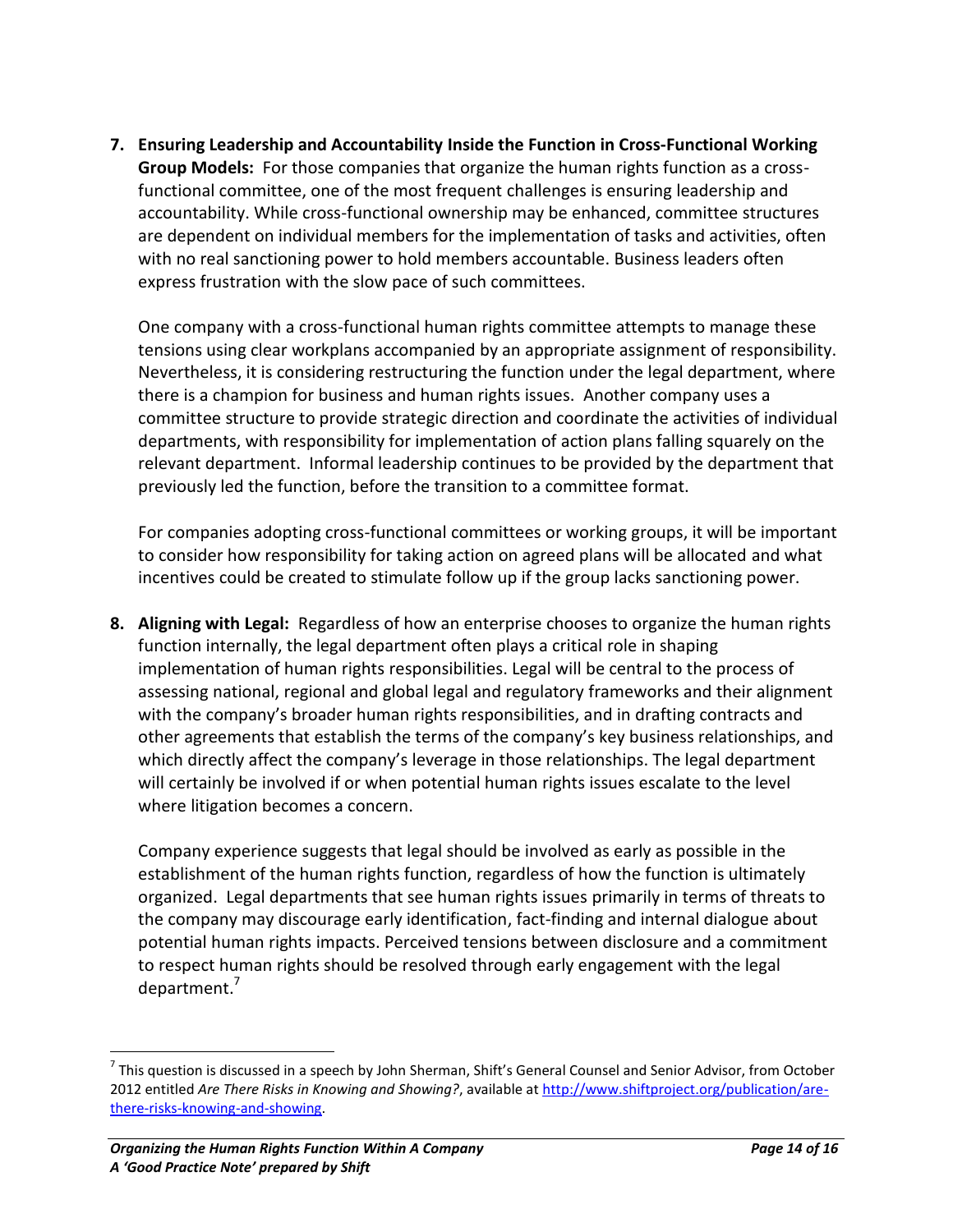The legal department can provide essential support to a function hosted elsewhere – particularly in a department perceived as peripheral to the core business and without much internal influence. Taking a proactive approach, the General Counsel of one company (whose legal department does not host the human rights function) encourages his team of lawyers to see their role 'not just as risk managers, but as opportunity managers', raising and resolving potential human rights dilemmas as early as possible through engagement with relevant business units, in part in order to preserve and create value and build more sustainable and long-term business opportunities. A proactive legal department can act as an 'early warning system', investigating potential human rights impacts.

**9. Ensuring Adequate Resourcing:** Many business leaders reinforced the need to resource the function appropriately. Clearly defined roles and accountabilities will help create the right expectations of the human rights function, and enable an accurate assessment of the resources needed for it to perform its role. In a company where the human rights function is newly established, some flexibility is advisable to enable its role to evolve over time. As awareness increases in the company about the relevance of human rights and the role expands to encompass new tasks (for example, providing more support to other functions in carrying out their human rights responsibilities), allocated resources will need to keep pace.

One company described how the human rights function successfully increased awareness of the relevance of human rights in the business, leading more and more people within the company to seek guidance on particular challenges. The pressure on the function has increased as a result of effectively embedding human rights into the business. As one company representative put it: 'In this way, we are victims of our own success'.

Importantly, adequate resourcing includes more than financial and human resources for the function itself. The commitment and support of senior leadership, access to executivelevel leaders and board members, and the time for staff to participate in trainings, meetings and workshops are also critical – and, many companies report, often underestimated.

#### **IV. Conclusion: Summarizing the Key Questions**

One of the most common challenges in implementing the responsibility to respect human rights is that there are often no single 'right' answers. This reflects the fact that the UN Guiding Principles and the UN Global Compact Principles do not take a 'one size fits all' approach. Rather, the focus should be on helping companies to ask the right questions.

Accordingly, as companies wrestle with how best to organize the human rights function internally, there is no single 'right' answer. Companies organize the function in a variety of ways, from cross-functional committees, to functions hosted in lead departments, to clearly allocating separate responsibilities across relevant departments. Some act more as 'guide dogs' – raising awareness, coordinating activities, building capacity through tools and training, and